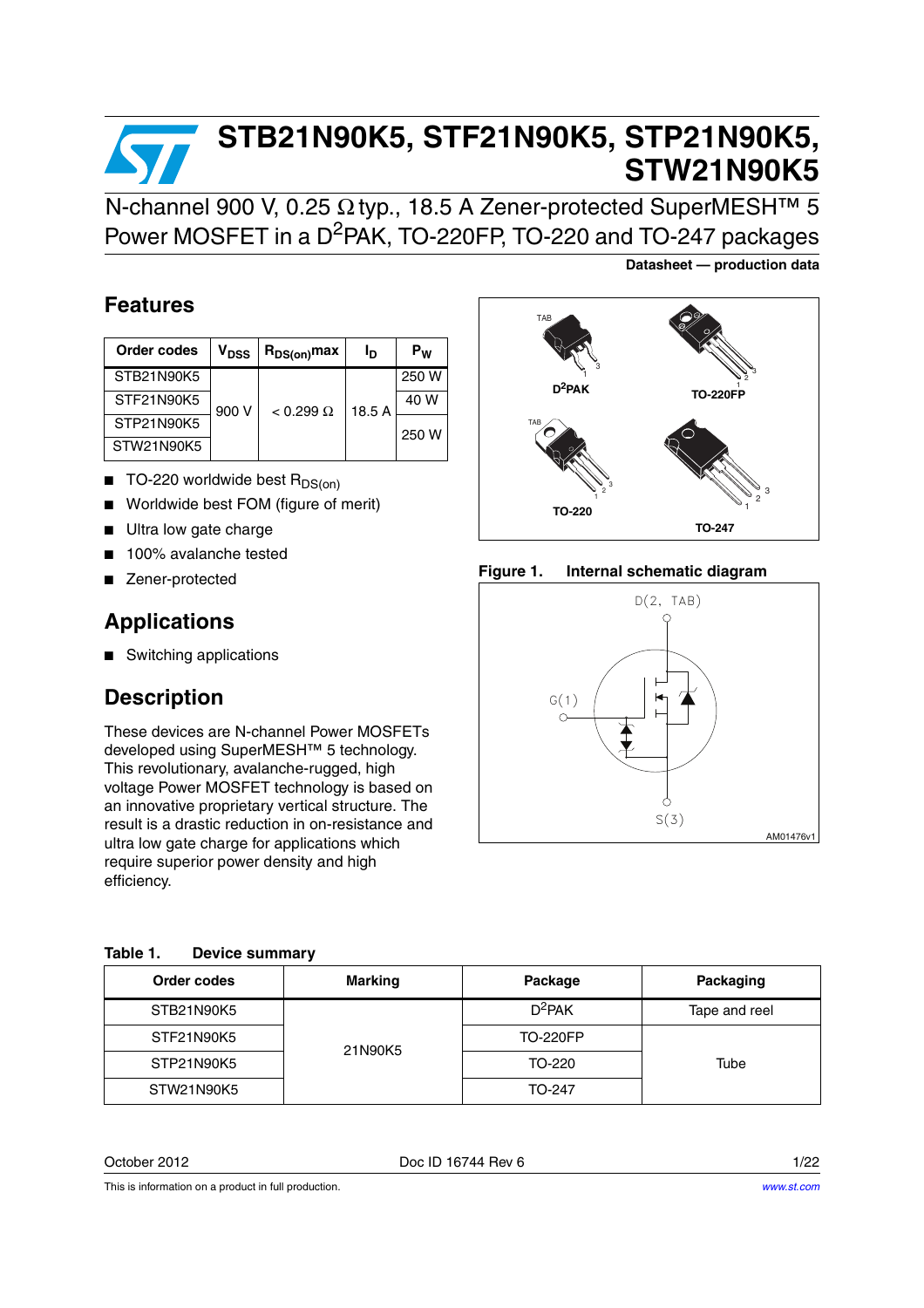# **Contents**

| 1                       |  |
|-------------------------|--|
| $\overline{2}$          |  |
|                         |  |
| $\overline{\mathbf{3}}$ |  |
| $\overline{\mathbf{4}}$ |  |
| 5                       |  |
| 6                       |  |

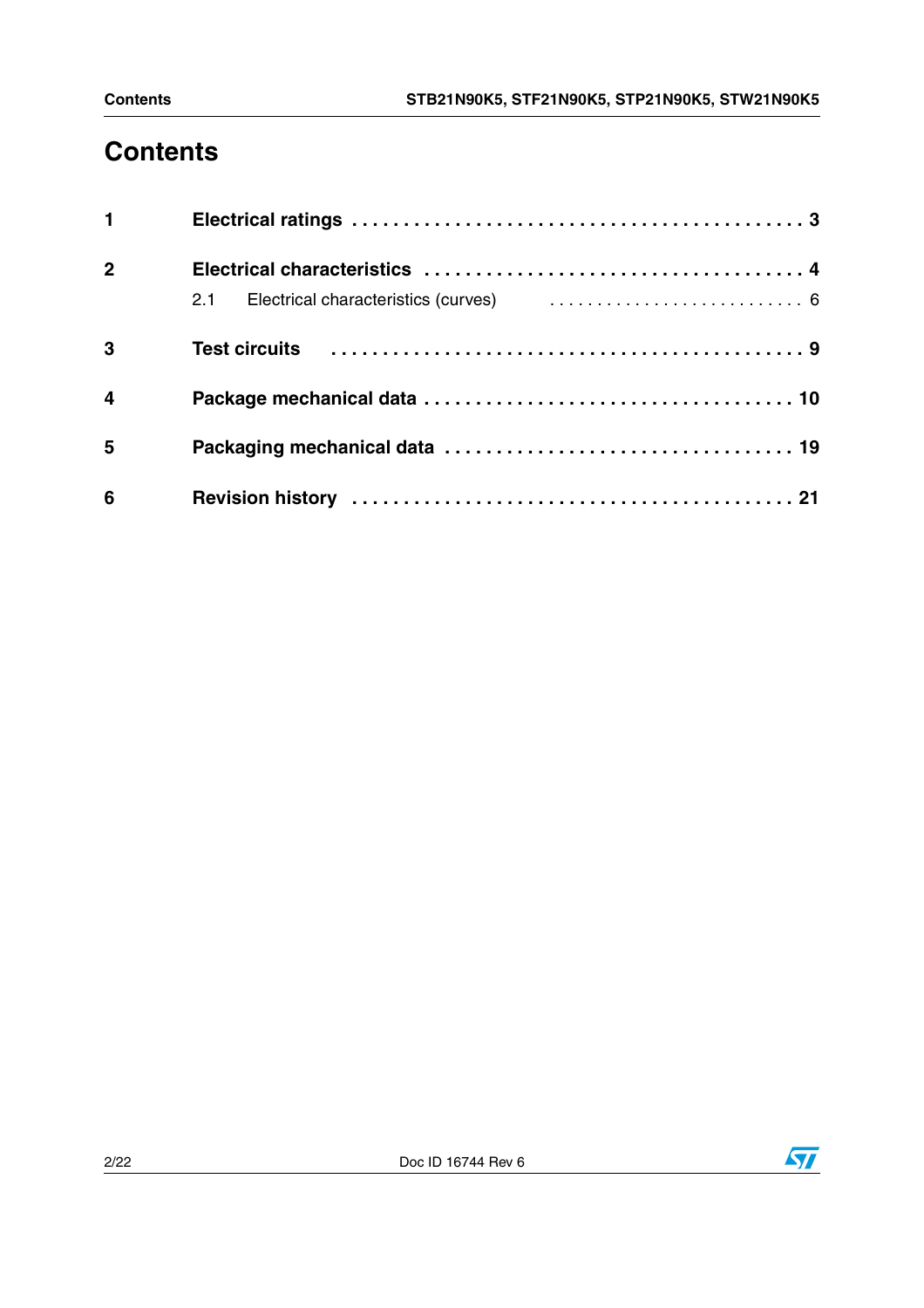# <span id="page-2-0"></span>**1 Electrical ratings**

|                                               |                                                                                                                   | Value                        |                 |             |
|-----------------------------------------------|-------------------------------------------------------------------------------------------------------------------|------------------------------|-----------------|-------------|
| Symbol                                        | <b>Parameter</b>                                                                                                  | $D^2$ PAK,<br>TO-220, TO-247 | <b>TO-220FP</b> | <b>Unit</b> |
| $V_{GS}$                                      | Gate- source voltage                                                                                              |                              | ± 30            | v           |
| l <sub>D</sub>                                | Drain current (continuous) at $T_c = 25$ °C                                                                       | $18.5^{(1)}$<br>18.5         |                 | A           |
| $I_{\mathsf{D}}$                              | Drain current (continuous) at $T_C = 100 °C$                                                                      | 11.6                         | $11.6^{(1)}$    | A           |
| $I_{DM}$ $(2)$                                | Drain current (pulsed)                                                                                            | 74                           | 74(1)           | A           |
| $P_{TOT}$                                     | Total dissipation at $T_C = 25 °C$                                                                                | 250                          | 40              | w           |
| $I_{AR}$                                      | Max current during repetitive or single<br>pulse avalanche<br>(pulse width limited by $T_{\text{imax}}$ )         | 6                            | A               |             |
| $E_{AS}$                                      | Single pulse avalanche energy<br>(starting T <sub>J</sub> = 25 °C, $I_D=I_{AB}$ , $V_{DD} = 50 V$ )               | 200                          |                 | mJ          |
| $V_{\text{iso}}$                              | Insulation withstand voltage (RMS) from<br>all three leads to external heat sink<br>(t=1 s;T <sub>C</sub> =25 °C) |                              | 2500            | v           |
| $dv/dt$ <sup>(3)</sup>                        | Peak diode recovery voltage slope                                                                                 | 6                            |                 | V/ns        |
| T <sub>i</sub><br>$\mathsf{T}_{\textsf{stg}}$ | Operating junction temperature<br>Storage temperature                                                             |                              | $-55$ to 150    | °C          |

#### <span id="page-2-1"></span>**Table 2. Absolute maximum ratings**

1. Limited by package.

2. Pulse width limited by safe operating area.

3.  $I_{SD}$  ≤ 18.5 A, di/dt ≤ 100 A/µs,  $V_{DS(peak)}$  ≤ $V_{(BR)DSS}$ 

#### **Table 3. Thermal data**

| Symbol    | <b>Parameter</b>                     | <b>Value</b>       |                 |        |               | Unit |
|-----------|--------------------------------------|--------------------|-----------------|--------|---------------|------|
|           |                                      | D <sup>2</sup> PAK | <b>TO-220FP</b> | TO-220 | <b>TO-247</b> |      |
| Rthi-case | Thermal resistance junction-case max | 0.5                | 3.13            | 0.5    |               |      |
| Rthi-amb  | Thermal resistance junction-amb max  |                    | 62.5            |        | 50            | °C/W |
| Rthi-pcb  | Thermal resistance junction-pcb max  | 30                 |                 |        |               |      |

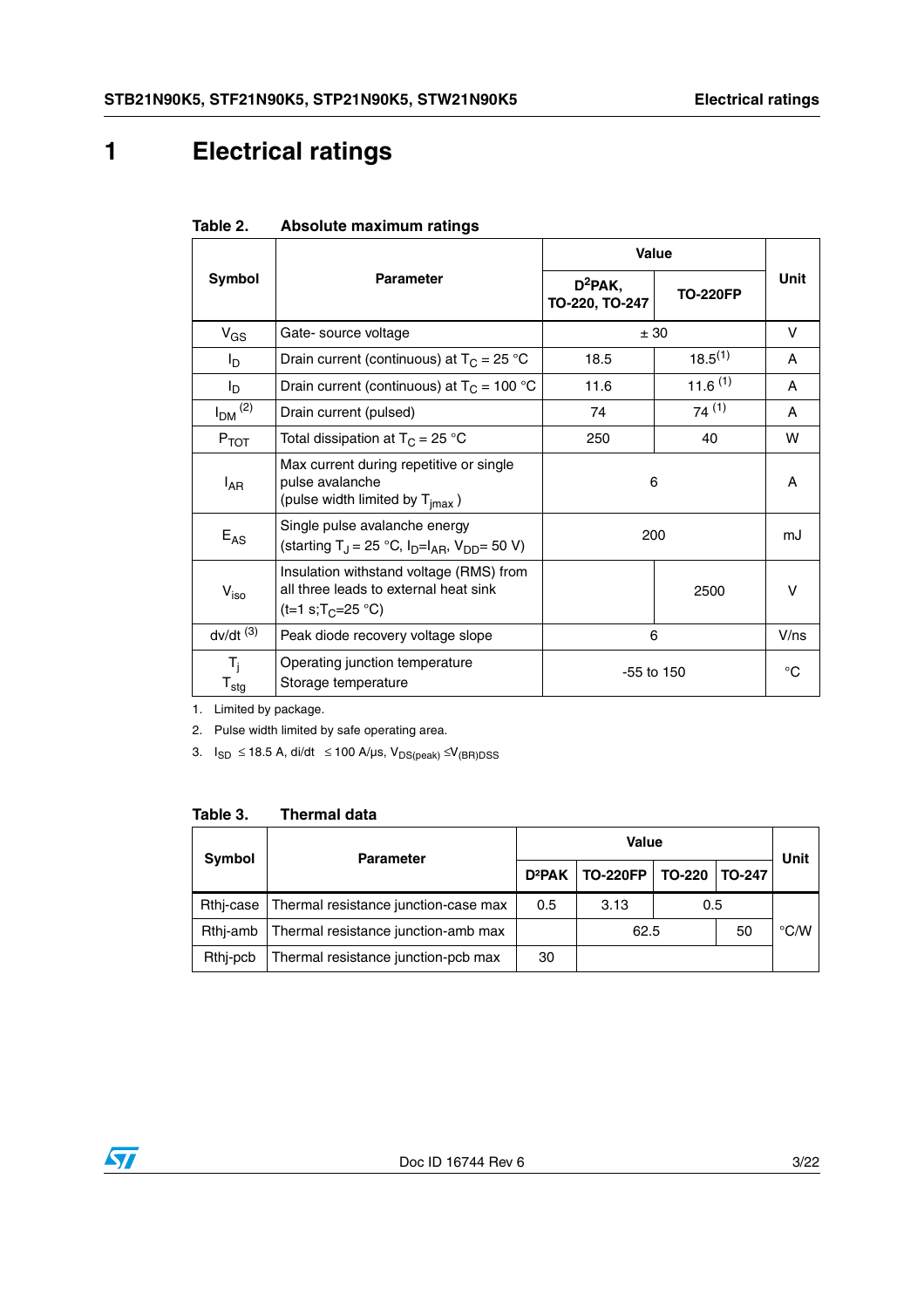### <span id="page-3-0"></span>**2 Electrical characteristics**

 $(T_{\text{CASE}} = 25 \text{ °C}$  unless otherwise specified).

| Symbol           | <b>Parameter</b>                                    | <b>Test conditions</b>                          | Min. | Typ. | Max.  | Unit     |
|------------------|-----------------------------------------------------|-------------------------------------------------|------|------|-------|----------|
| $V_{(BR)DSS}$    | Drain-source breakdown<br>voltage $(V_{GS} = 0)$    | $I_D = 1$ mA                                    | 900  |      |       | v        |
| $I_{\text{DSS}}$ | Zero gate voltage drain<br>current ( $V_{GS} = 0$ ) | $V_{DS}$ = 900 V<br>$V_{DS}$ = 900 V, Tc=125 °C |      |      | 50    | μA<br>μA |
| l <sub>GSS</sub> | Gate body leakage current<br>$(V_{DS} = 0)$         | $V_{GS} = \pm 20 V$                             |      |      | ±10   | μA       |
| $V_{\rm GS(th)}$ | Gate threshold voltage                              | $V_{DS} = V_{GS}$ , $I_D = 100 \mu A$           | 3    | 4    | 5     | v        |
| $R_{DS(on)}$     | Static drain-source on<br>resistance                | $V_{GS}$ = 10 V, $I_{D}$ = 9 A                  |      | 0.25 | 0.299 | Ω        |

#### **Table 4. On/off states**

#### <span id="page-3-1"></span>**Table 5. Dynamic**

| Symbol                     | <b>Parameter</b>                         | <b>Test conditions</b>                 | Min.                     | Typ. | Max. | Unit |
|----------------------------|------------------------------------------|----------------------------------------|--------------------------|------|------|------|
| $C_{\text{iss}}$           | Input capacitance                        |                                        |                          | 1645 |      | pF   |
| $C_{\text{oss}}$           | Output capacitance                       | $V_{DS}$ = 100 V, f=1 MHz, $V_{GS}$ =0 |                          | 112  |      | pF   |
| $C_{\text{rss}}$           | Reverse transfer<br>capacitance          |                                        |                          | 2    |      | pF   |
| $C_{o(tr)}^{(1)}$          | Equivalent capacitance time<br>related   | $V_{GS} = 0$ , $V_{DS} = 0$ to 720 V   | $\overline{\phantom{a}}$ | 133  |      | pF   |
| $\mathrm{C_{o(er)}}^{(2)}$ | Equivalent capacitance<br>energy related |                                        | $\overline{\phantom{a}}$ | 16   |      | pF   |
| $R_G$                      | Intrinsic gate resistance                | $f = 1$ MHz open drain                 |                          | 4    |      | Ω    |
| $Q_{q}$                    | Total gate charge                        | $V_{DD}$ = 720 V, $I_D$ = 18.5 A       |                          | 43   |      | nC   |
| $Q_{gs}$                   | Gate-source charge                       | $V_{GS} = 10 V$                        | -                        | 12   |      | nС   |
| $Q_{\text{gd}}$            | Gate-drain charge                        | (see Figure 20)                        |                          | 25   |      | nС   |

1. Time related is defined as a constant equivalent capacitance giving the same charging time as  $C_{\rm oss}$  when  $V_{\rm DS}$  increases from 0 to 80%  $V_{\rm DSS}$ 

2. Energy related is defined as a constant equivalent capacitance giving the same stored energy as  $C_{\rm oss}$  when V<sub>DS</sub> increases from 0 to 80% V<sub>DSS</sub>

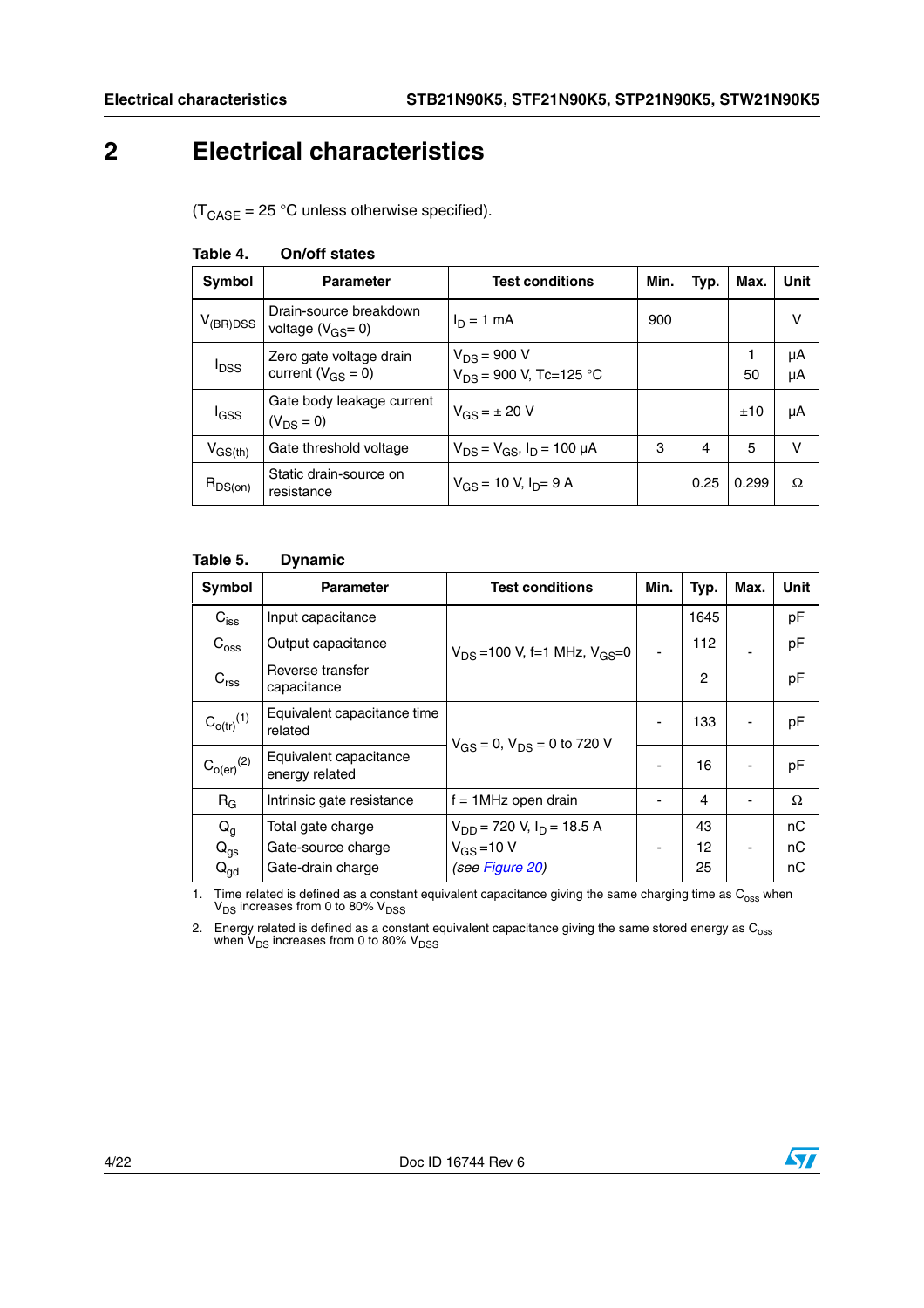| Symbol                                  | <b>Parameter</b>                                                    | <b>Test conditions</b>                                                                                     | Min. | Typ.                 | Max. | Unit                 |
|-----------------------------------------|---------------------------------------------------------------------|------------------------------------------------------------------------------------------------------------|------|----------------------|------|----------------------|
| $I_{d(0n)}$<br>t,<br>$I_{d(off)}$<br>t. | Turn-on delay time<br>Rise time<br>Turn-off delay time<br>Fall time | $V_{DD}$ = 720 V, I <sub>D</sub> = 10 A,<br>R <sub>G</sub> =4.7 Ω V <sub>GS</sub> =10 V<br>(see Figure 22) |      | 17<br>27<br>52<br>40 | -    | ns<br>ns<br>ns<br>ns |

<span id="page-4-0"></span>**Table 6. Switching times**

### **Table 7. Source drain diode**

| Symbol                                   | <b>Parameter</b>                                                             | <b>Test conditions</b>                                                                                   | Min. | Typ.            | Max.     | Unit          |
|------------------------------------------|------------------------------------------------------------------------------|----------------------------------------------------------------------------------------------------------|------|-----------------|----------|---------------|
| l <sub>SD</sub><br><b>I</b> SDM          | Source-drain current<br>Source-drain current (pulsed)                        |                                                                                                          |      |                 | 19<br>76 | Α<br>A        |
| $V_{SD}^{(1)}$                           | Forward on voltage                                                           | $I_{SD}$ = 18.5 A, V <sub>GS</sub> =0                                                                    |      |                 | 1.5      | $\vee$        |
| $t_{rr}$<br>$Q_{rr}$<br><b>IRRM</b>      | Reverse recovery time<br>Reverse recovery charge<br>Reverse recovery current | $I_{SD}$ = 18.5 A, $V_{DD}$ = 60 V<br>$di/dt = 100$ A/ $\mu$ s,<br>(see Figure 21)                       |      | 548<br>12<br>46 |          | ns<br>μC<br>A |
| $t_{rr}$<br>$Q_{rr}$<br><sup>I</sup> RRM | Reverse recovery time<br>Reverse recovery charge<br>Reverse recovery current | $I_{SD}$ = 18.5 A, $V_{DD}$ = 60 V<br>$di/dt = 100$ A/ $\mu$ s,<br>Ti=150 $\degree$ C<br>(see Figure 21) |      | 660<br>15<br>45 |          | ns<br>μC<br>A |

1. Pulsed: pulse duration = 300µs, duty cycle 1.5%

<span id="page-4-1"></span>

| <b>Gate-source Zener diode</b><br>Table 8. |
|--------------------------------------------|
|--------------------------------------------|

| <b>Symbol</b> | <b>Parameter</b>                                                | <b>Test conditions</b> | Min. | Tvp. | Max. | Unit |
|---------------|-----------------------------------------------------------------|------------------------|------|------|------|------|
| $V$ (BR) GSO  | I Gate-source breakdown voltage $ I_{GS} = \pm 1$ mA, $I_D = 0$ |                        | 30   | -    |      |      |

The built-in-back Zener diodes have specifically been designed to enhance not only the device's ESD capability, but also to make them safely absorb possible voltage transients that may occasionally be applied from gate to source. In this respect the Zener voltage is appropriate to achieve an efficient and cost-effective intervention to protect the device's integrity. These integrated Zener diodes thus avoid the usage of external components.

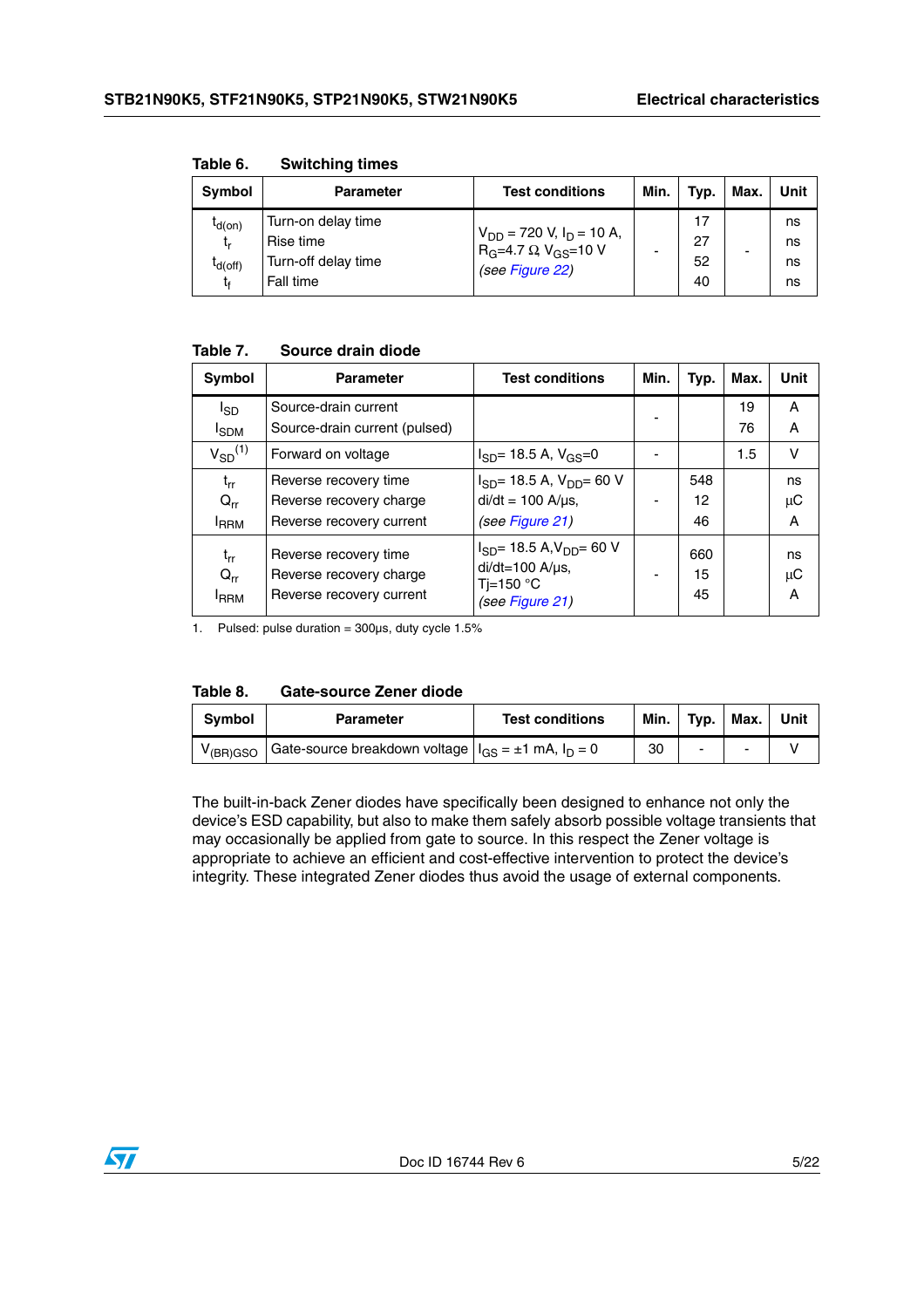### <span id="page-5-0"></span>**2.1 Electrical characteristics (curves)**

<span id="page-5-2"></span><span id="page-5-1"></span>

6/22 Doc ID 16744 Rev 6

 $10^{-3}$ 

 $10^{-5}$ 

 $10^{-4}$ 

-3  $10<sup>1</sup>$ 

 $10^{-2}$ 



 $\frac{1}{10^{-1} + p(s)}$ 

<span id="page-5-3"></span> $0.1\frac{1}{0.1}$ 

 $\frac{1}{1}$  10  $\frac{1}{100}$  V<sub>DS</sub>(V)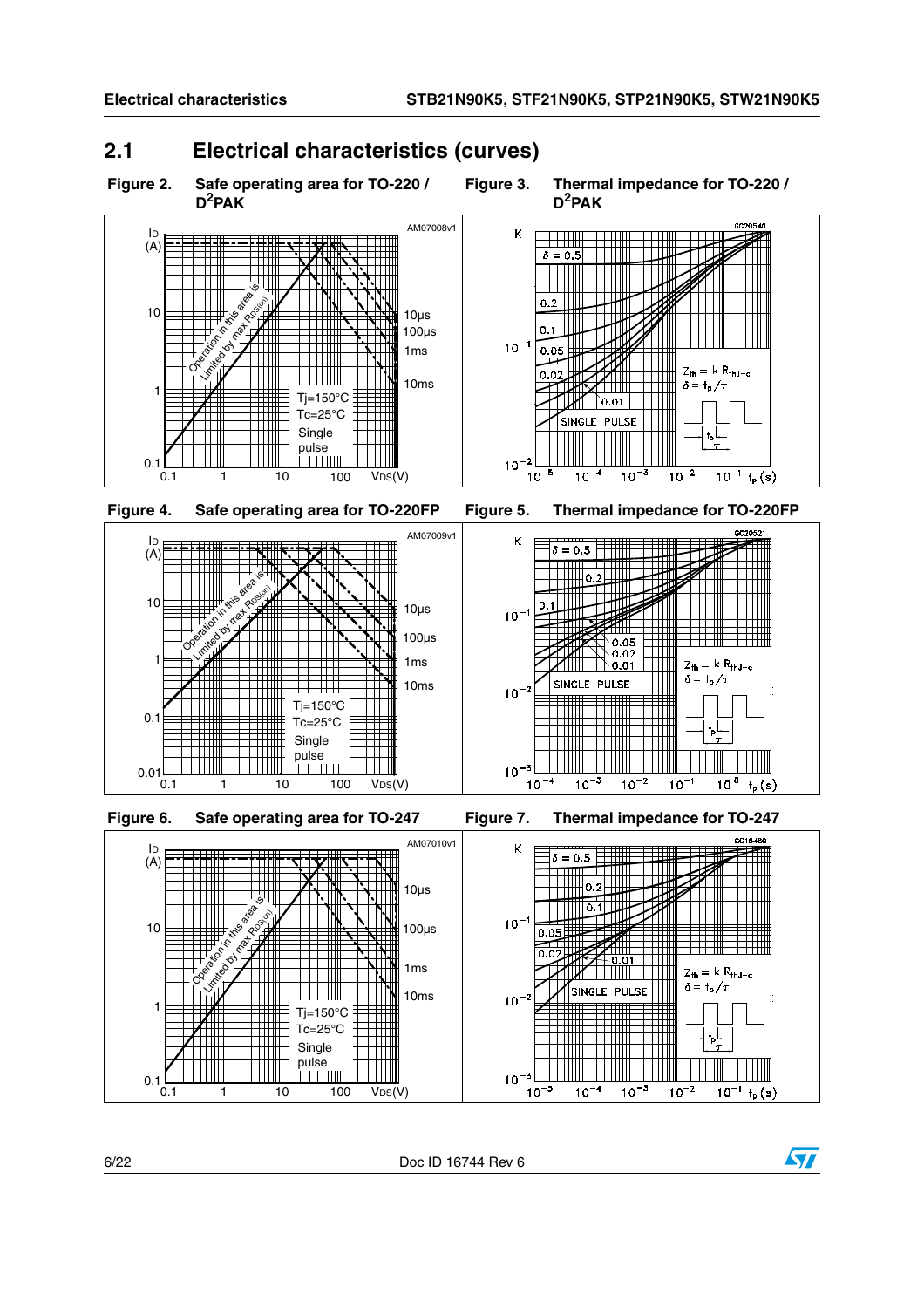

<span id="page-6-0"></span>**Figure 10. Gate charge vs gate-source voltage Figure 11. Static drain-source on resistance**





Figure 12. Capacitance variations **Figure 13. Output capacitance stored energy** 

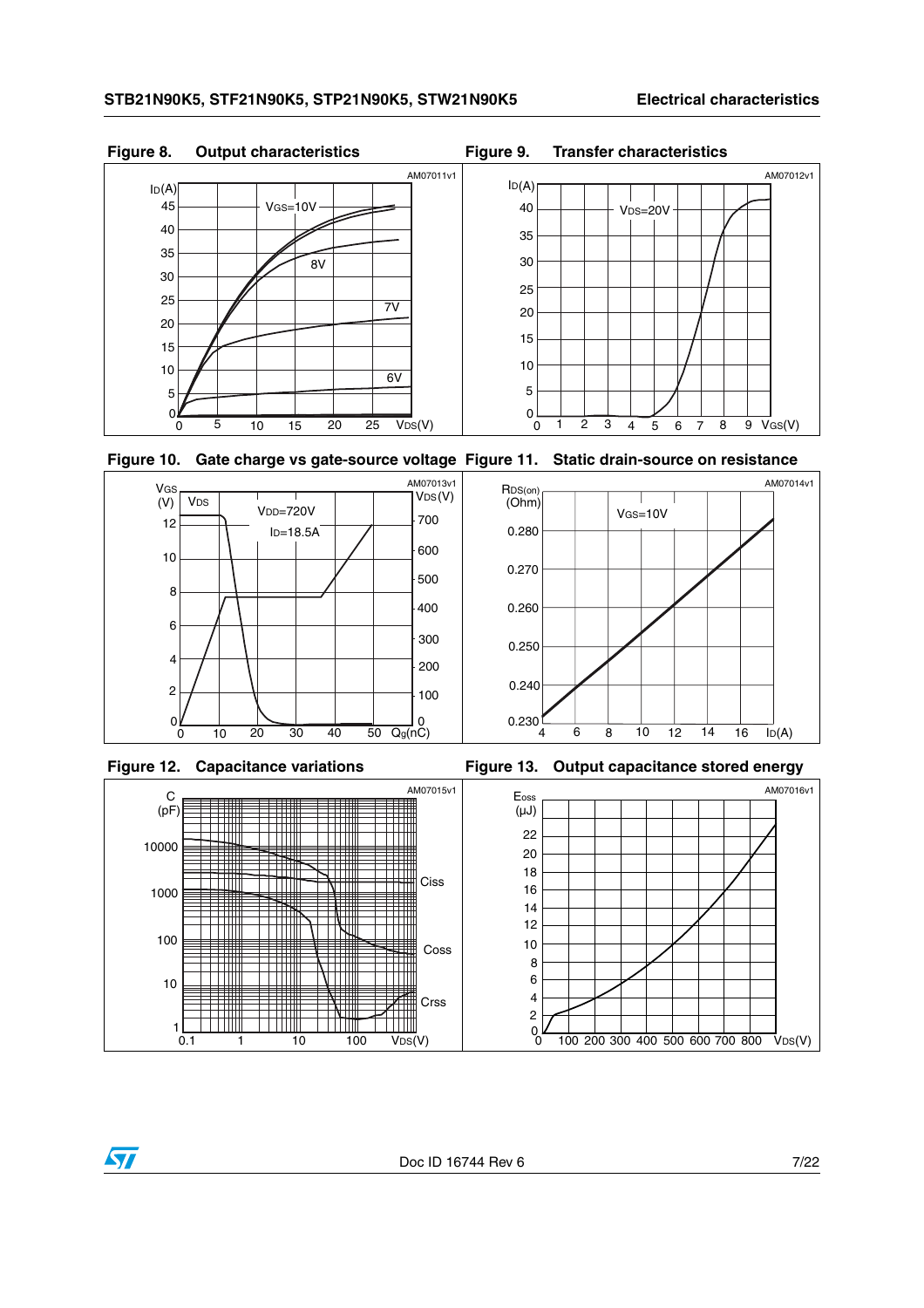#### **Figure 14. Normalized gate threshold voltage Figure 15. Normalized on-resistance vs vs temperature**



**Figure 16. Source-drain diode forward characteristics**



**Figure 18. Maximum avalanche energy vs starting Tj**



**temperature**



Figure 17. Normalized B<sub>VDSS</sub> vs temperature



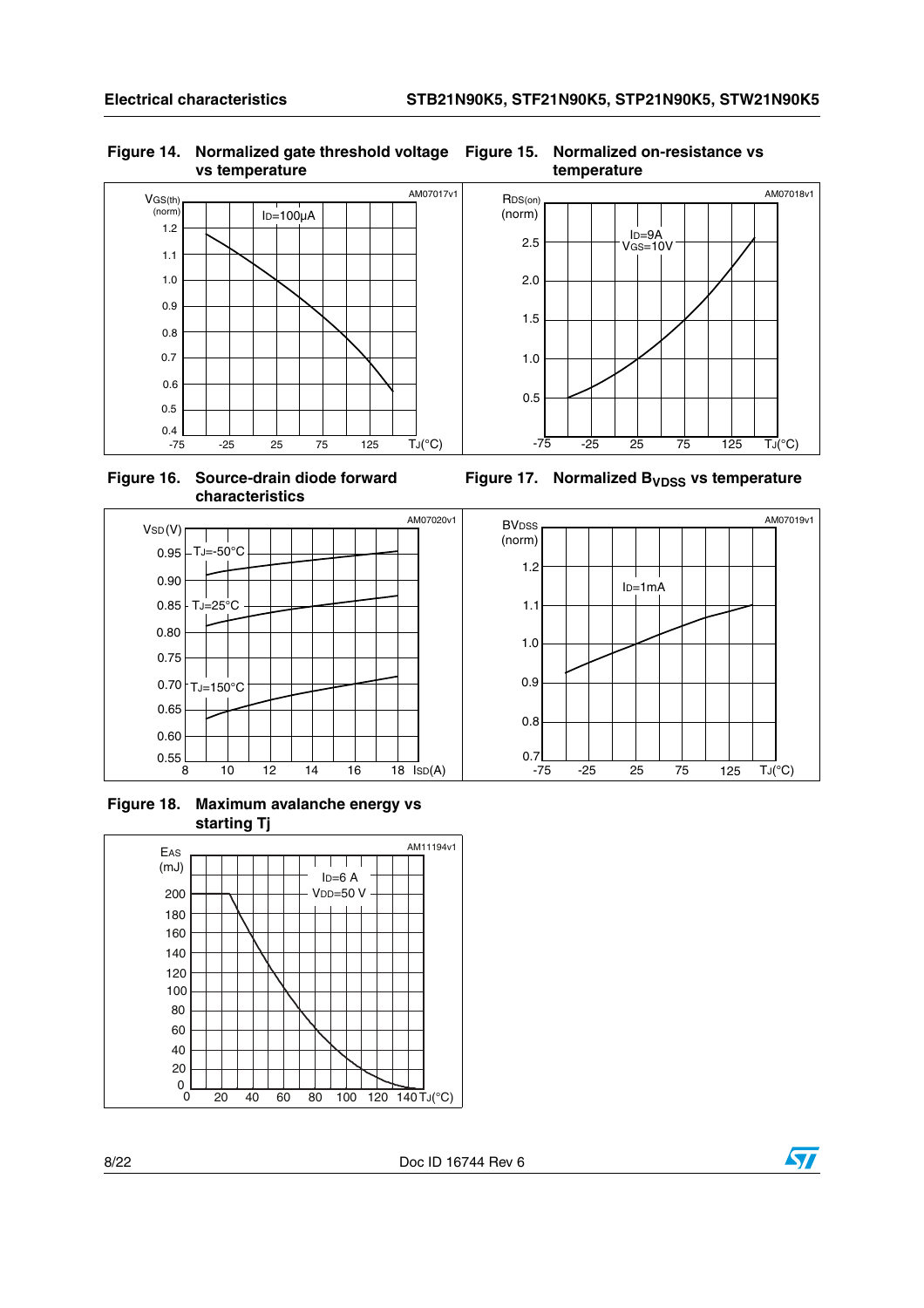VDD

 $47k\Omega$   $\frac{1}{4}$  1kΩ

100nF

### <span id="page-8-0"></span>**3 Test circuits**

**Figure 19. Switching times test circuit for resistive load**





<span id="page-8-1"></span>**Figure 20. Gate charge test circuit**

12V

<span id="page-8-3"></span>**Figure 21. Test circuit for inductive load switching and diode recovery times**







<span id="page-8-2"></span>





Doc ID 16744 Rev 6 9/22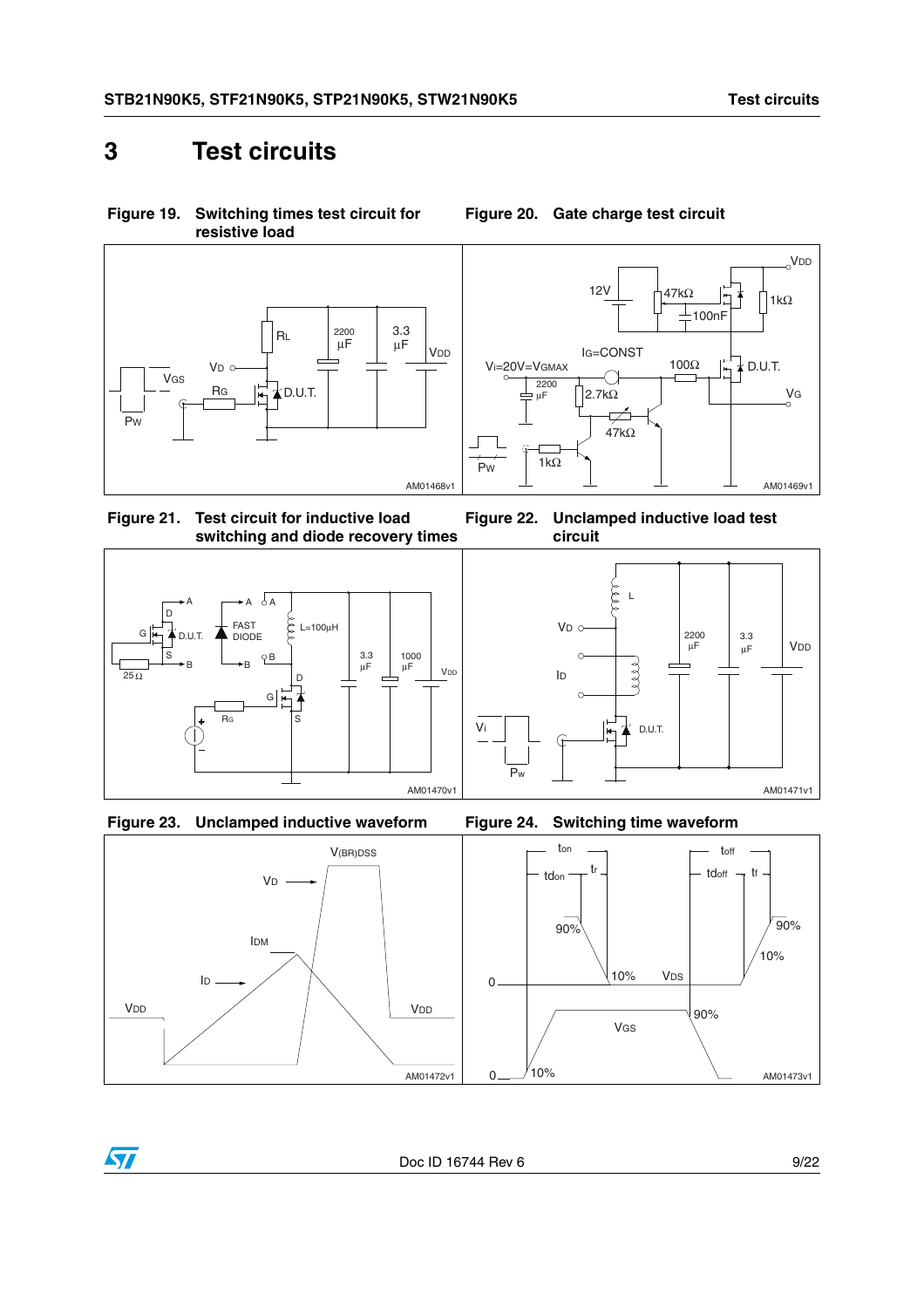## <span id="page-9-0"></span>**4 Package mechanical data**

In order to meet environmental requirements, ST offers these devices in different grades of ECOPACK $^{\circledR}$  packages, depending on their level of environmental compliance. ECOPACK $^{\circledR}$ specifications, grade definitions and product status are available at: *[www.st.com](http://www.st.com)*. ECOPACK® is an ST trademark.

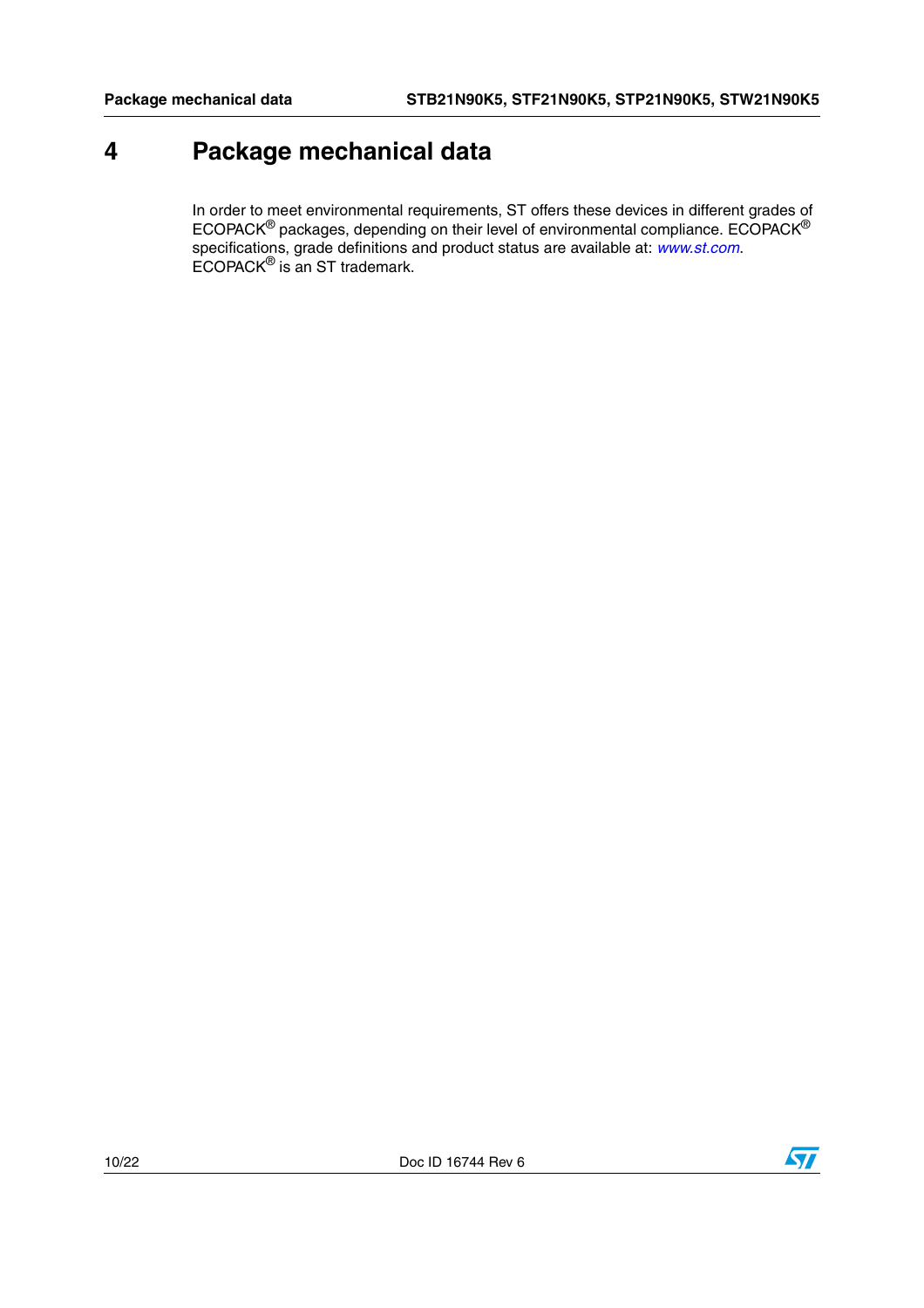| Dim.                                       | mm          |      |             |  |
|--------------------------------------------|-------------|------|-------------|--|
|                                            | Min.        | Typ. | Max.        |  |
| $\mathsf{A}$                               | 4.40        |      | 4.60        |  |
| A1                                         | 0.03        |      | 0.23        |  |
| $\sf b$                                    | 0.70        |      | 0.93        |  |
| b <sub>2</sub>                             | 1.14        |      | 1.70        |  |
| $\mathbf c$                                | 0.45        |      | 0.60        |  |
| c2                                         | 1.23        |      | 1.36        |  |
| D                                          | 8.95        |      | 9.35        |  |
| D <sub>1</sub>                             | 7.50        |      |             |  |
| $\mathsf E$                                | $10$        |      | 10.40       |  |
| E <sub>1</sub>                             | 8.50        |      |             |  |
| $\mathsf{e}% _{0}\left( \mathsf{e}\right)$ |             | 2.54 |             |  |
| e1                                         | 4.88        |      | 5.28        |  |
| $\boldsymbol{\mathsf{H}}$                  | 15          |      | 15.85       |  |
| J1                                         | 2.49        |      | 2.69        |  |
| $\mathsf L$                                | 2.29        |      | 2.79        |  |
| L1                                         | 1.27        |      | 1.40        |  |
| L2                                         | 1.30        |      | 1.75        |  |
| $\mathsf R$                                |             | 0.4  |             |  |
| V <sub>2</sub>                             | $0^{\circ}$ |      | $8^{\circ}$ |  |

**Table 9. D²PAK (TO-263) mechanical data**

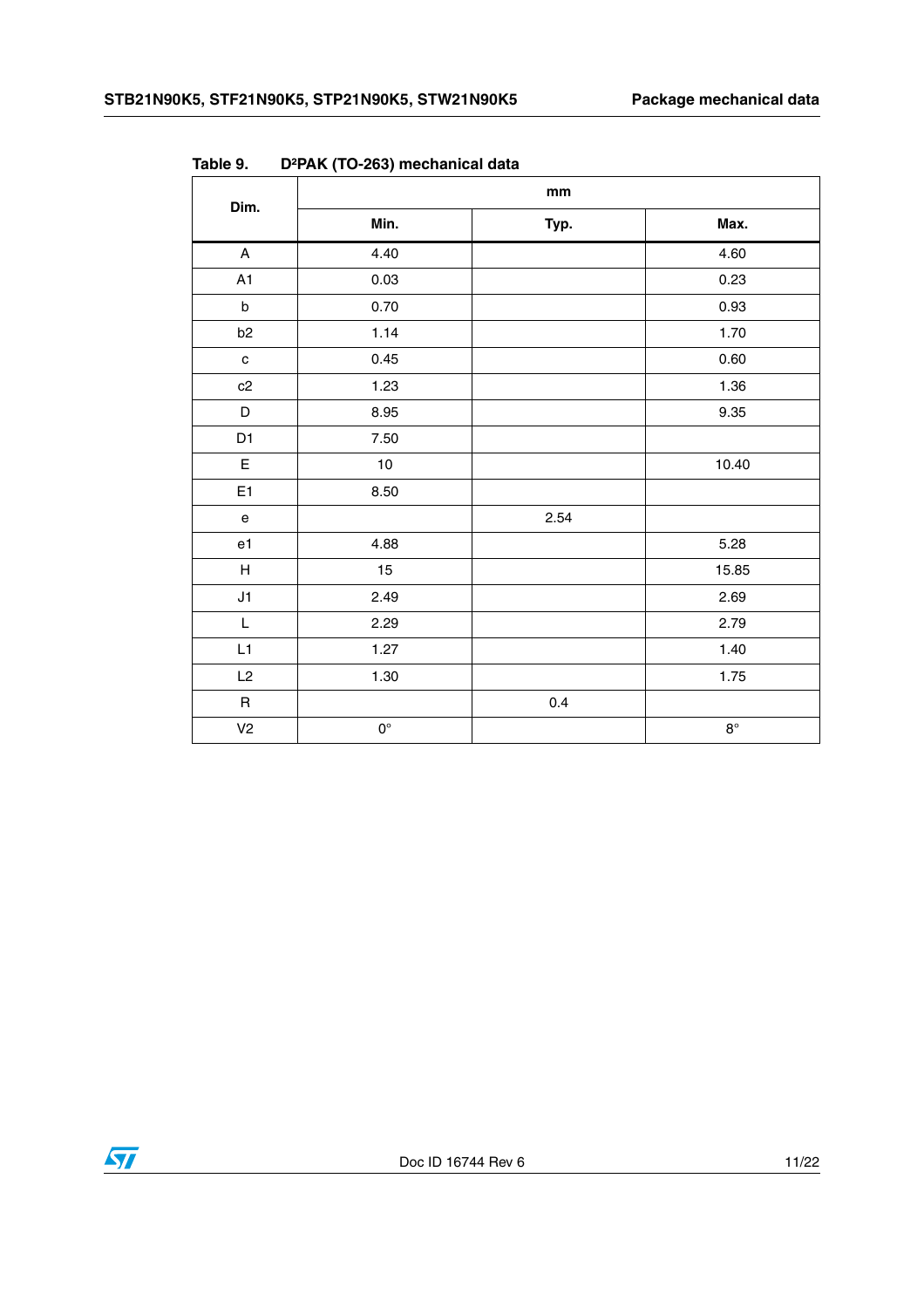







a. All dimensions are in millimeters

12/22 Doc ID 16744 Rev 6

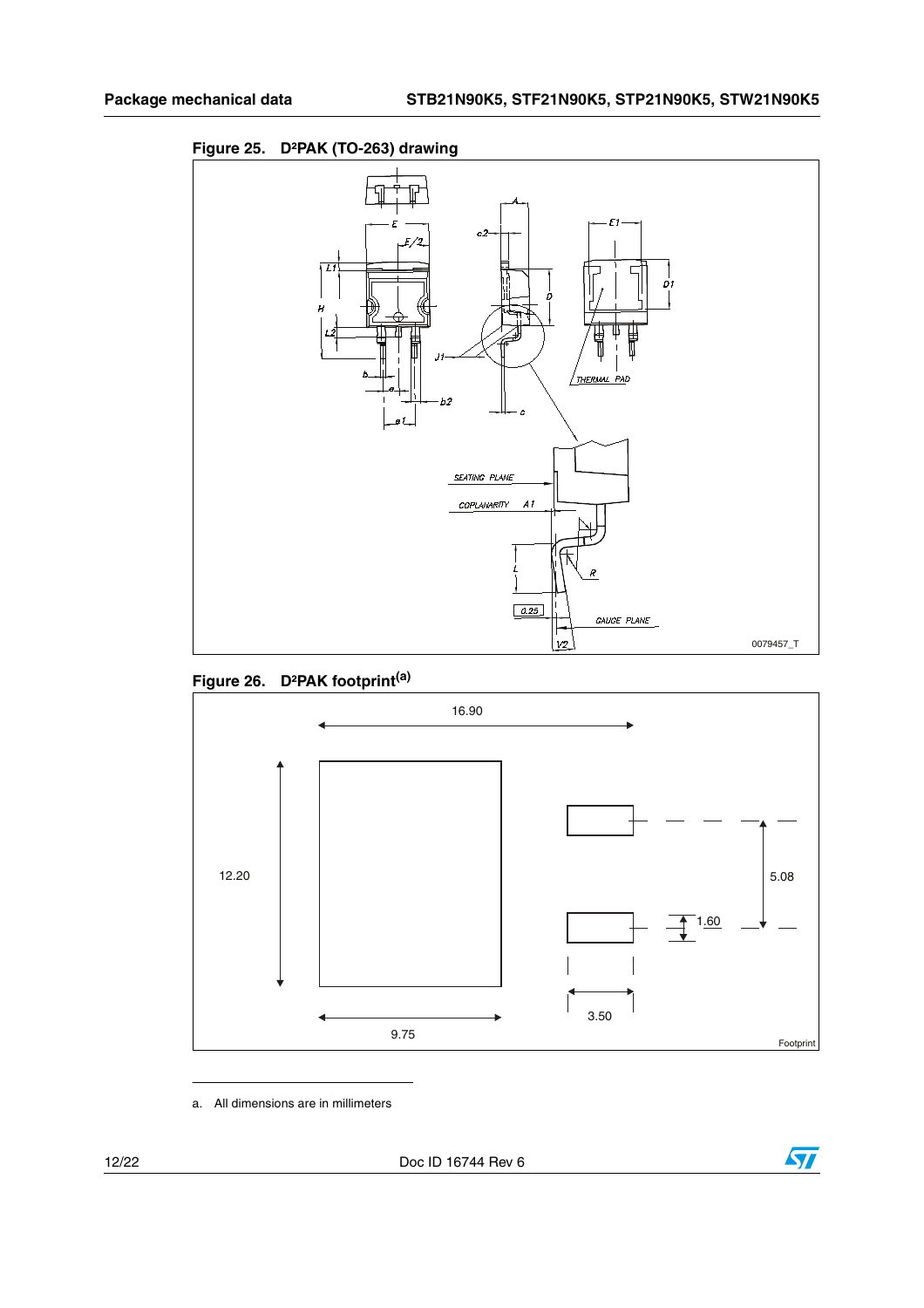| Dim.           | mm   |      |              |  |
|----------------|------|------|--------------|--|
|                | Min. | Typ. | Max.         |  |
| $\mathsf{A}$   | 4.4  |      | 4.6          |  |
| $\sf B$        | 2.5  |      | 2.7          |  |
| $\mathsf D$    | 2.5  |      | 2.75         |  |
| $\mathsf E$    | 0.45 |      | $0.7\,$      |  |
| $\mathsf F$    | 0.75 |      | $\mathbf{1}$ |  |
| F1             | 1.15 |      | 1.70         |  |
| F <sub>2</sub> | 1.15 |      | 1.70         |  |
| ${\mathsf G}$  | 4.95 |      | 5.2          |  |
| G <sub>1</sub> | 2.4  |      | $2.7\,$      |  |
| H              | $10$ |      | 10.4         |  |
| L2             |      | $16$ |              |  |
| L3             | 28.6 |      | 30.6         |  |
| L4             | 9.8  |      | 10.6         |  |
| L <sub>5</sub> | 2.9  |      | $3.6\,$      |  |
| $\mathsf{L6}$  | 15.9 |      | 16.4         |  |
| L7             | 9    |      | 9.3          |  |
| Dia            | 3    |      | 3.2          |  |

**Table 10. TO-220FP mechanical data**

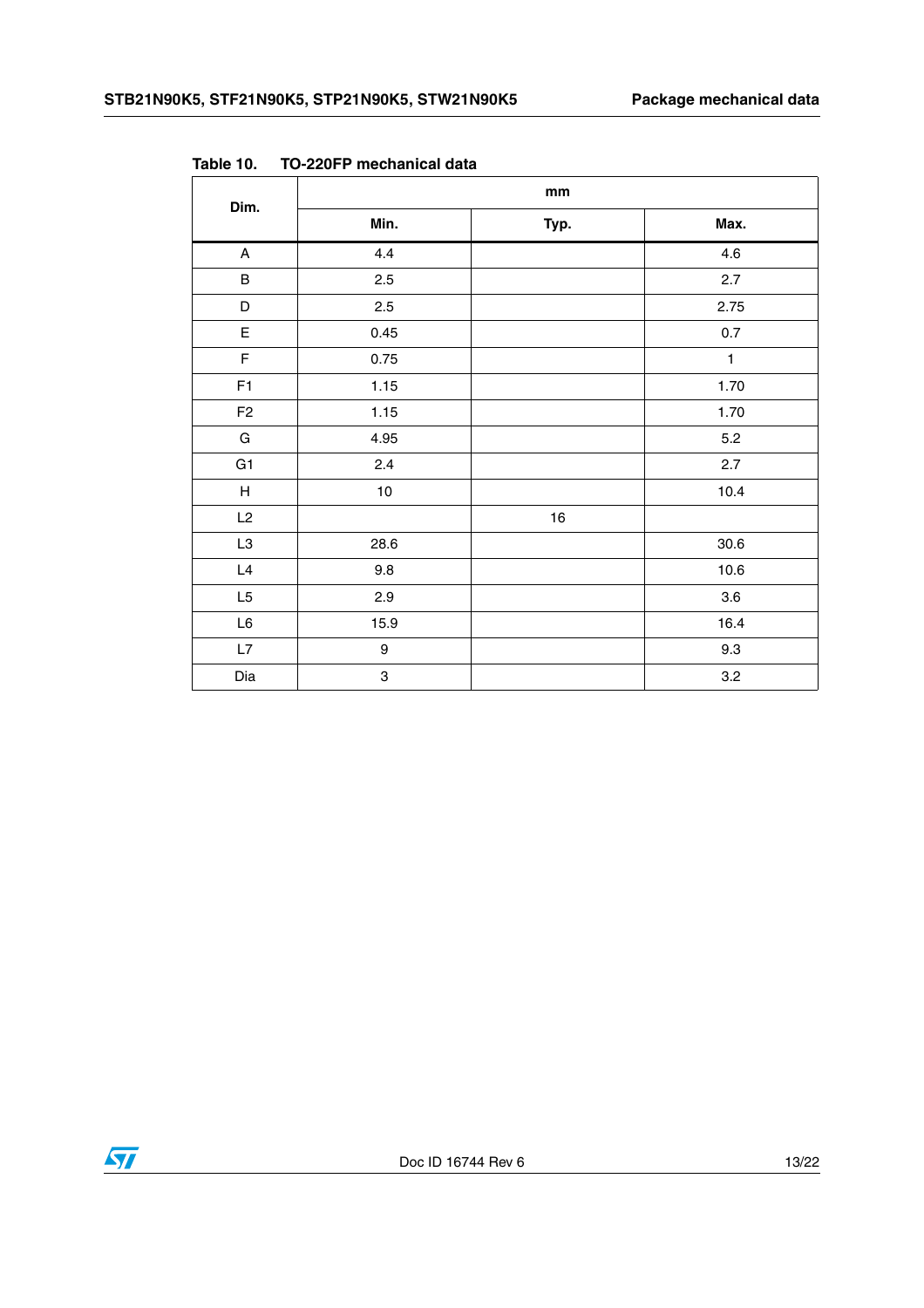**Figure 27. TO-220FP drawing**



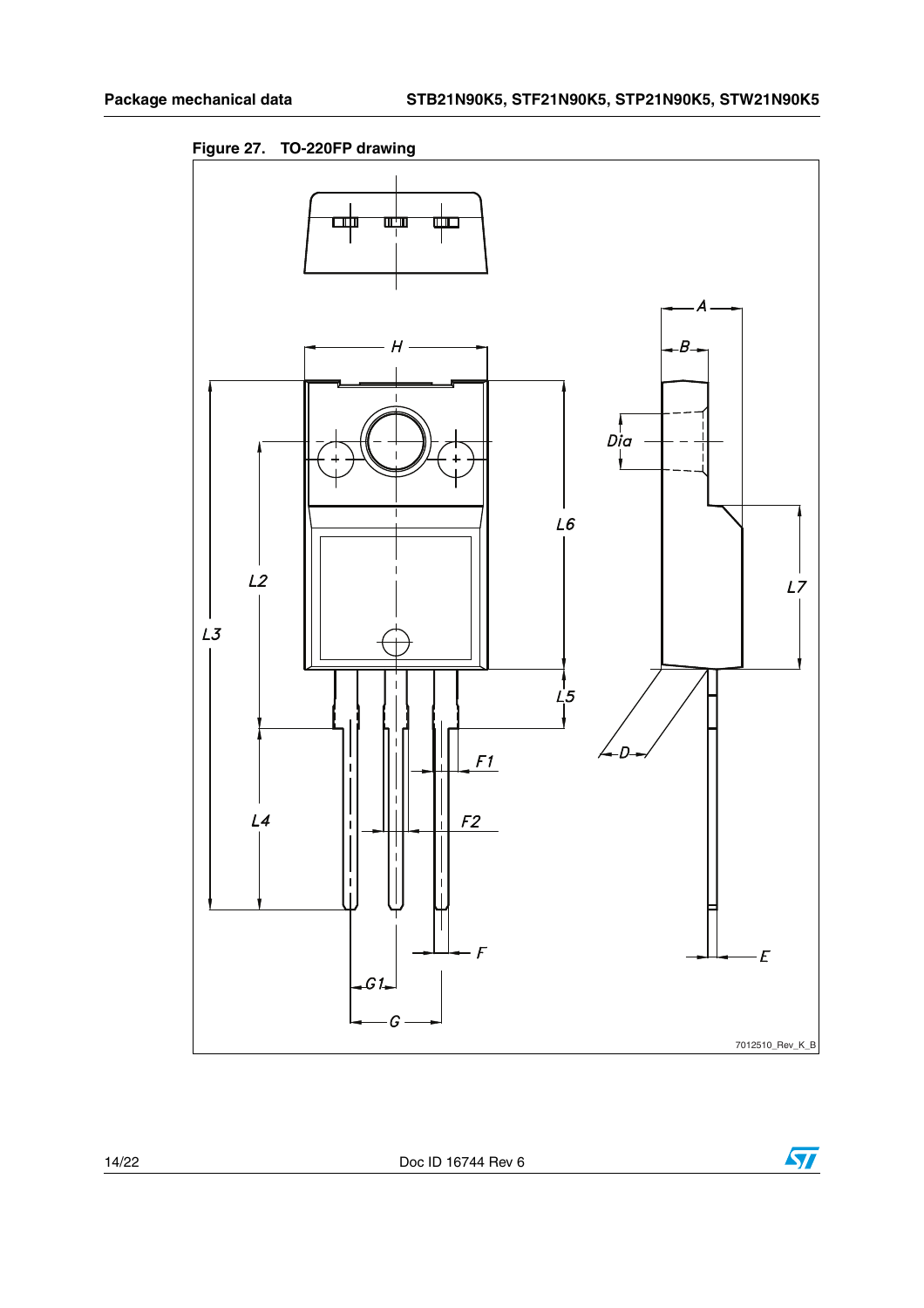| Dim.                              | mm       |       |       |  |
|-----------------------------------|----------|-------|-------|--|
|                                   | Min.     | Typ.  | Max.  |  |
| $\boldsymbol{\mathsf{A}}$         | 4.40     |       | 4.60  |  |
| $\sf b$                           | 0.61     |       | 0.88  |  |
| b1                                | 1.14     |       | 1.70  |  |
| $\mathbf c$                       | 0.48     |       | 0.70  |  |
| D                                 | 15.25    |       | 15.75 |  |
| D1                                |          | 1.27  |       |  |
| E                                 | 10       |       | 10.40 |  |
| $\mathsf{e}% _{t}\left( t\right)$ | 2.40     |       | 2.70  |  |
| e <sub>1</sub>                    | 4.95     |       | 5.15  |  |
| $\mathsf F$                       | 1.23     |       | 1.32  |  |
| H1                                | 6.20     |       | 6.60  |  |
| J1                                | 2.40     |       | 2.72  |  |
| $\mathsf L$                       | 13       |       | 14    |  |
| L1                                | $3.50\,$ |       | 3.93  |  |
| L20                               |          | 16.40 |       |  |
| L30                               |          | 28.90 |       |  |
| ØP                                | 3.75     |       | 3.85  |  |
| $\mathsf Q$                       | 2.65     |       | 2.95  |  |

**Table 11. TO-220 type A mechanical data**

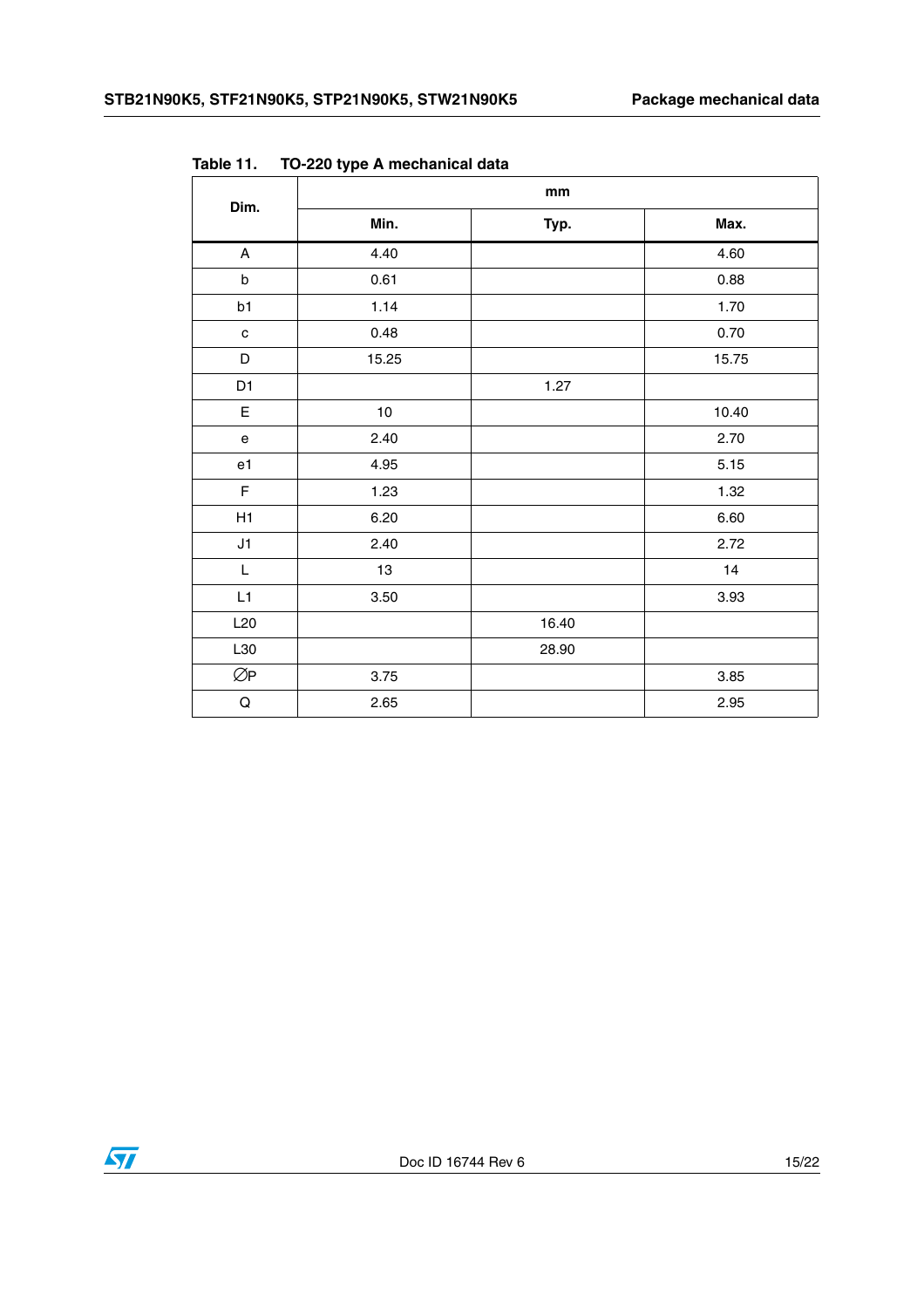



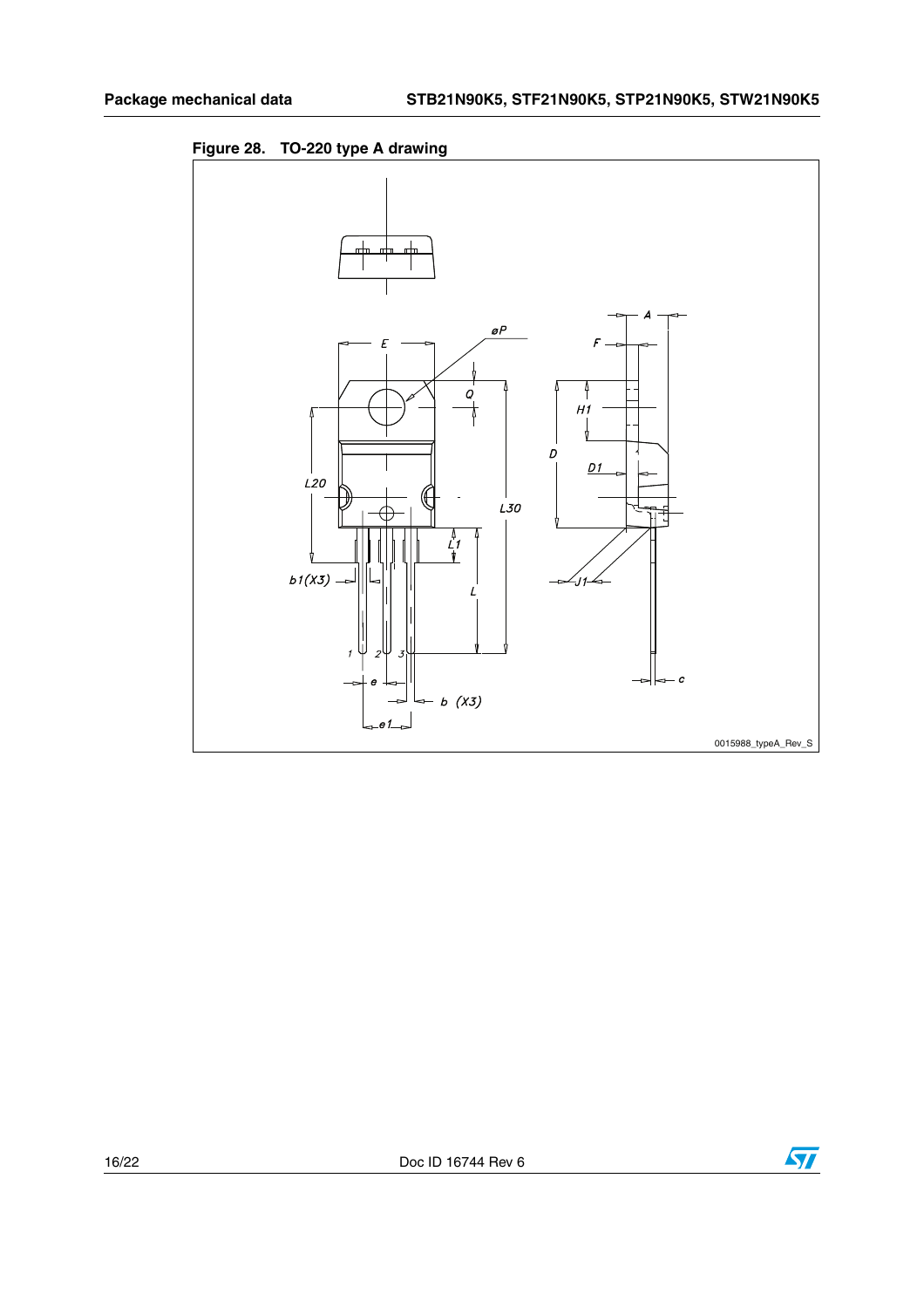| Dim.                                 | mm.   |       |       |  |
|--------------------------------------|-------|-------|-------|--|
|                                      | Min.  | Typ.  | Max.  |  |
| $\mathsf{A}$                         | 4.85  |       | 5.15  |  |
| A1                                   | 2.20  |       | 2.60  |  |
| $\sf b$                              | 1.0   |       | 1.40  |  |
| b1                                   | 2.0   |       | 2.40  |  |
| b <sub>2</sub>                       | 3.0   |       | 3.40  |  |
| $\mathbf{C}$                         | 0.40  |       | 0.80  |  |
| D                                    | 19.85 |       | 20.15 |  |
| $\mathsf E$                          | 15.45 |       | 15.75 |  |
| $\mathsf{e}% _{t}\left( t\right)$    | 5.30  | 5.45  | 5.60  |  |
| L                                    | 14.20 |       | 14.80 |  |
| L1                                   | 3.70  |       | 4.30  |  |
| L2                                   |       | 18.50 |       |  |
| $\oslash\!\operatorname{\mathsf{P}}$ | 3.55  |       | 3.65  |  |
| ØR                                   | 4.50  |       | 5.50  |  |
| $\mathbf S$                          | 5.30  | 5.50  | 5.70  |  |

**Table 12. TO-247 mechanical data**

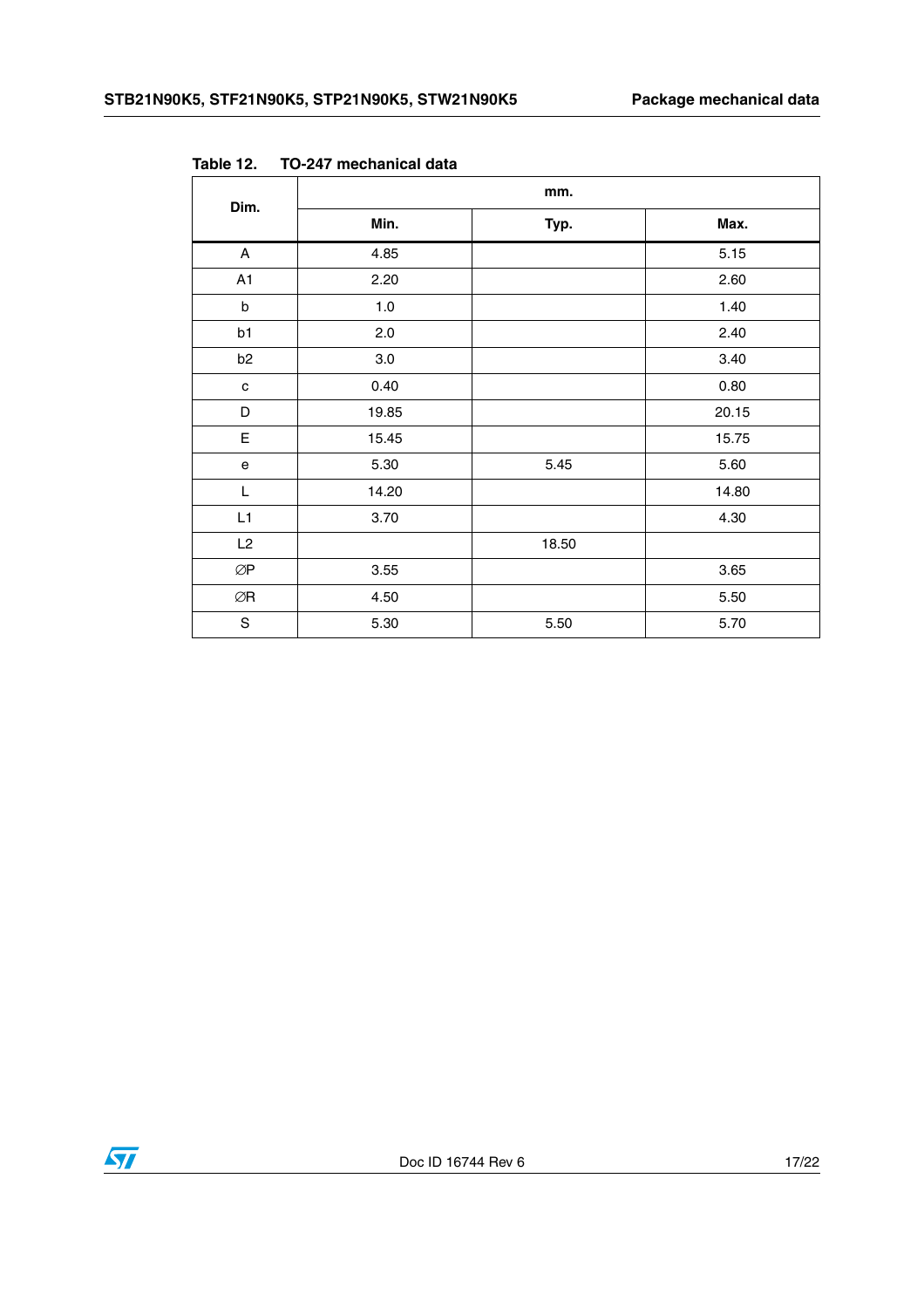

**Figure 29. TO-247 drawing**

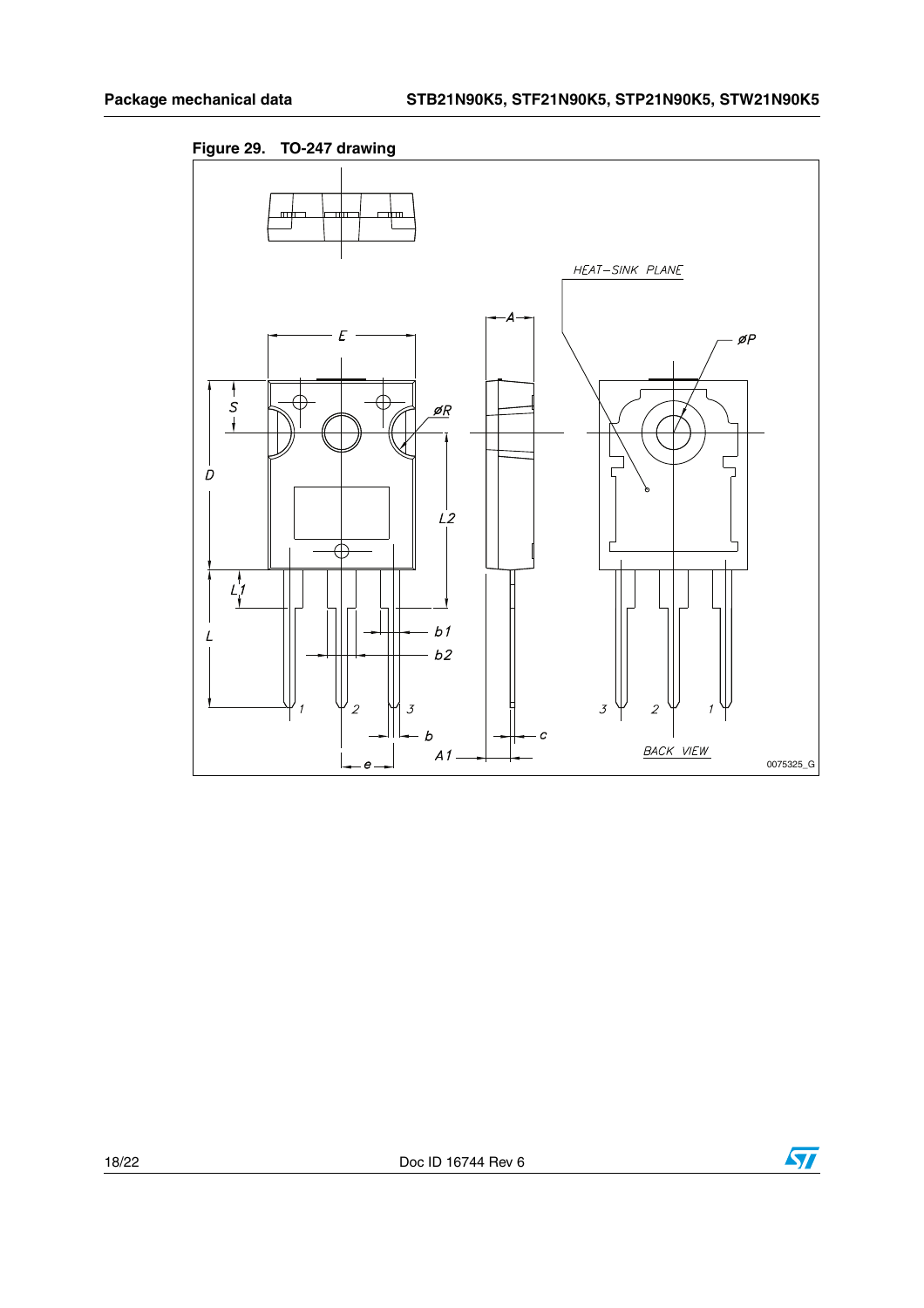# <span id="page-18-0"></span>**5 Packaging mechanical data**

| <b>Tape</b>    |      |      |      | Reel     |      |
|----------------|------|------|------|----------|------|
| Dim.           | mm   |      |      | mm       |      |
|                | Min. | Max. | Dim. | Min.     | Max. |
| A <sub>0</sub> | 10.5 | 10.7 | A    |          | 330  |
| B <sub>0</sub> | 15.7 | 15.9 | B    | 1.5      |      |
| D              | 1.5  | 1.6  | C    | 12.8     | 13.2 |
| D <sub>1</sub> | 1.59 | 1.61 | D    | 20.2     |      |
| E              | 1.65 | 1.85 | G    | 24.4     | 26.4 |
| $\mathsf F$    | 11.4 | 11.6 | N    | 100      |      |
| K <sub>0</sub> | 4.8  | 5.0  | T    |          | 30.4 |
| P <sub>0</sub> | 3.9  | 4.1  |      |          |      |
| P <sub>1</sub> | 11.9 | 12.1 |      | Base qty | 1000 |
| P <sub>2</sub> | 1.9  | 2.1  |      | Bulk qty | 1000 |
| $\mathsf{R}$   | 50   |      |      |          |      |
| T.             | 0.25 | 0.35 |      |          |      |
| W              | 23.7 | 24.3 |      |          |      |

**Table 13. D²PAK (TO-263) tape and reel mechanical data**

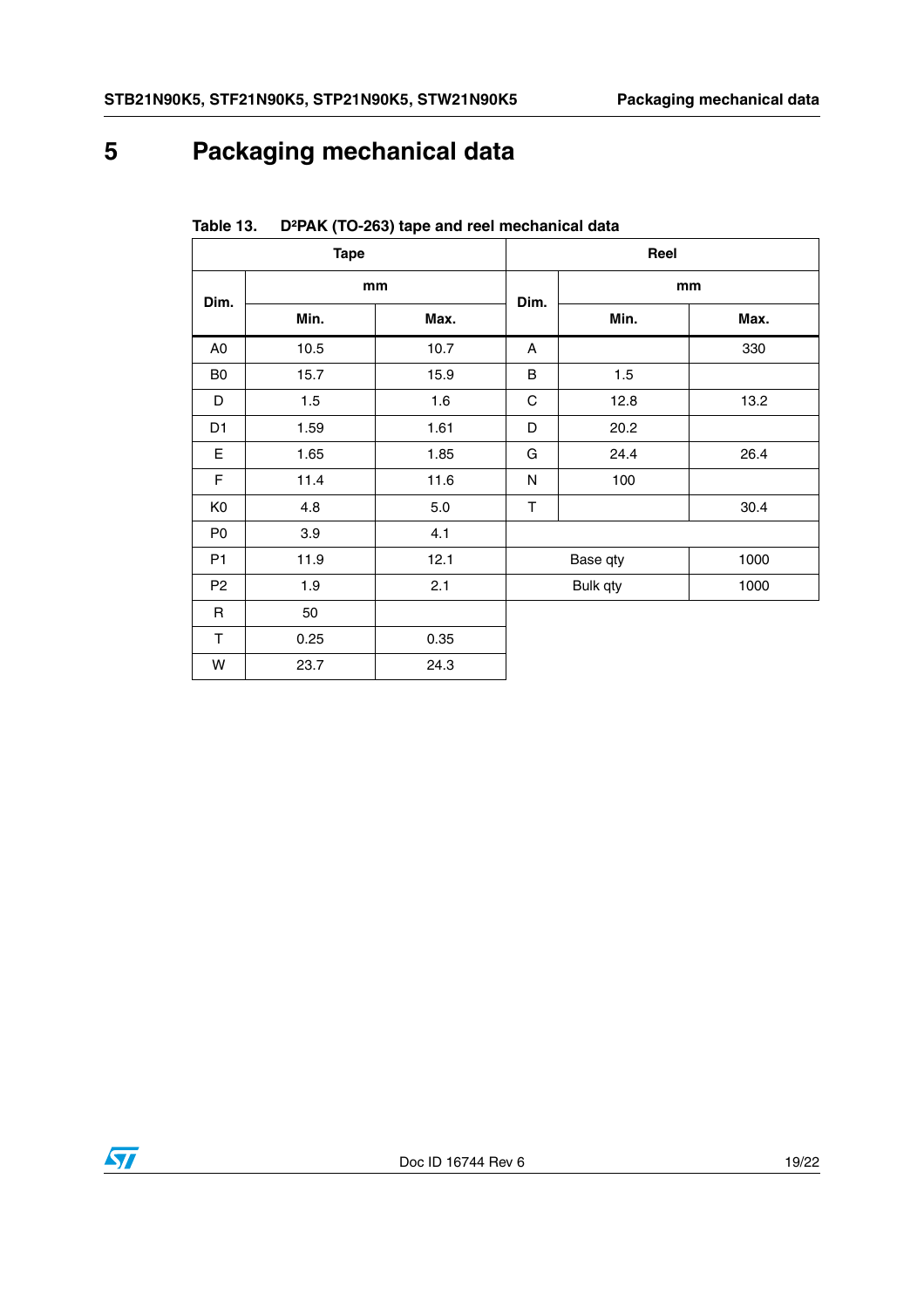

**Figure 30. Tape for D²PAK (TO-263) and DPAK (TO-252)**

**Figure 31. Reel for D²PAK (TO-263) and DPAK (TO-252)**





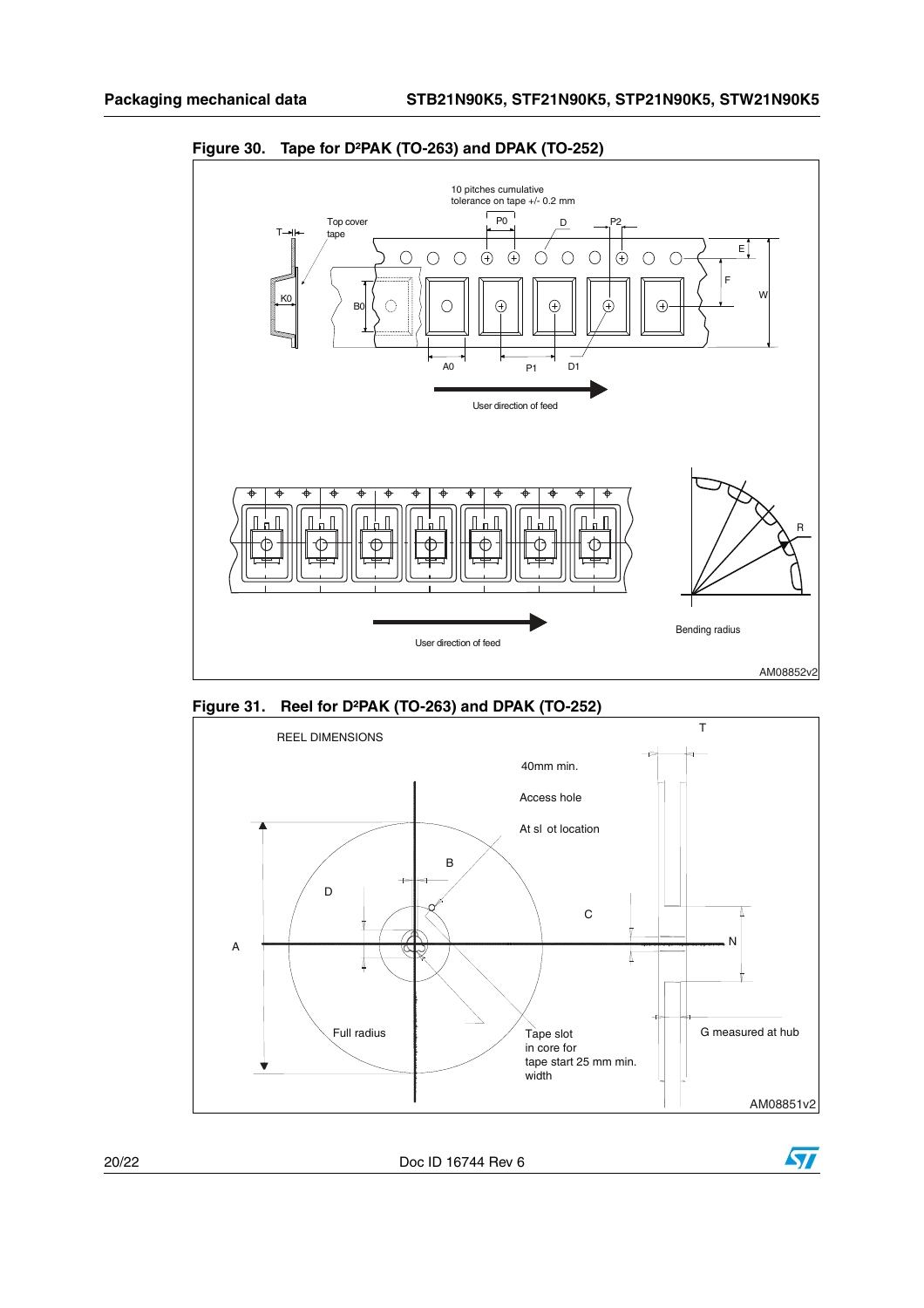# <span id="page-20-0"></span>**6 Revision history**

|  | Table 14. | <b>Document revision history</b> |
|--|-----------|----------------------------------|
|--|-----------|----------------------------------|

| <b>Date</b> | <b>Revision</b> | <b>Changes</b>                                                                                                                                                                                                                                                                                   |  |
|-------------|-----------------|--------------------------------------------------------------------------------------------------------------------------------------------------------------------------------------------------------------------------------------------------------------------------------------------------|--|
| 05-Nov-2009 |                 | First release.                                                                                                                                                                                                                                                                                   |  |
| 18-Nov-2009 | 2               | Updated description on cover page                                                                                                                                                                                                                                                                |  |
| 12-Jan-2010 | 3               | Corrected V <sub>GS</sub> value in Table 2: Absolute maximum ratings                                                                                                                                                                                                                             |  |
| 14-Jul-2010 | 4               | Document status promoted from preliminary data to datasheet.                                                                                                                                                                                                                                     |  |
| 21-Dec-2011 | 5               | $-$ Inserted device in D <sup>2</sup> PAK.<br>- Updated Figure 2: Safe operating area for TO-220 / D2PAK,<br>Figure 4: Safe operating area for TO-220FP and Figure 6:<br>Safe operating area for TO-247.<br>- Inserted Section 5: Packaging mechanical data on page 19.<br>- Minor text changes. |  |
| 12-Oct-2012 | 6               | - Updated: $Q_q$ value (test conditions) in Table 5<br>- Updated: $T_{d(0n)}$ value (test conditions) in Table 6<br>- Updated: values (test conditions) in Table 8<br>- Updated: Figure 10<br>- Updated: Section 4: Package mechanical data                                                      |  |